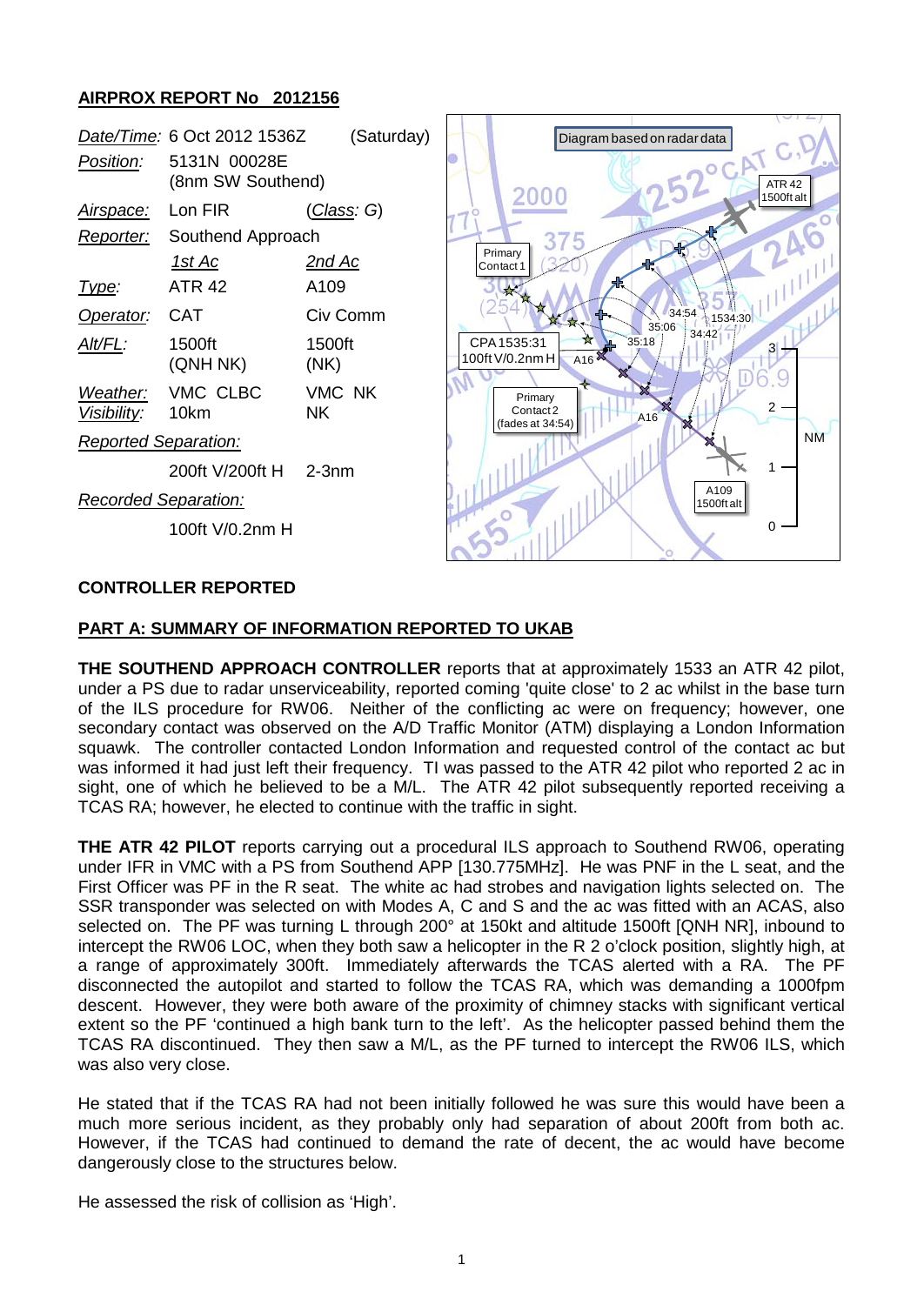**THE A109 PILOT** reports transiting from outside the UK FIR to Luton Airport, routeing via the Isle of Grain and Thurrock. He was operating under VFR in VMC 'with ATC London', heading NW at 120kt at 1500ft [Pressure setting NR]. The grey helicopter had the SSR transponder selected on with Modes A, C and S. The ac lighting and ACAS fit were not reported. He informed ATC of hang-glider traffic crossing from L to R at 1700ft.

He assessed that he crossed 2-3nm behind the ATR 42 and that there was no risk of collision.

[UKAB Note (1): Despite extensive tracing action, regretfully it has not been possible to establish the identity of any M/L pilots operating in the area at the time and date of the Airprox.]

**ATSI** reports that the Airprox occurred at 1535:31UTC, 8.5nm SW of Southend Airport, within Class G airspace, between an Avions De Transport Regional ATR 42-300 (ATR 42) and an AgustaWestland AW109 SP 'Grand New' helicopter (A109).

The ATR 42 was inbound to Southend Airport on an IFR flight from Dublin Airport and was in receipt of a PS from Southend APP [130.775MHz]. The A109 was operating on a VFR flight from Le Touquet to Luton Airport and had been in receipt of a BS from London Information before being transferred to Farnborough LARS(E). The A109 pilot was in the process of changing frequency when the Airprox occurred.

Southend were providing a split A/D and Approach Control Service without the aid of surveillance equipment. Radar services had been withdrawn due to the unserviceability of the primary radar equipment. The ATM was showing SSR information only.

CAA ATSI had access to RTF recordings for Southend Approach and London FIS, together with area radar recordings and written reports from the Approach controller and the two pilots concerned.

The Southend and Stansted weathers were recorded as follows: METAR EGMC 061520Z 05004KT 9999 FEW031 13/06 Q1014= METAR EGSS 061520Z VRB03KT CAVOK 14/07 Q1014= METAR EGSS 061550Z VRB02KT 9999 FEW031 14/07 Q1014=

The Chatham RPS was recorded as 1009hPa.

### Factual History

At 1513:20 the A109 pilot contacted London FIS and reported crossing mid-channel 'at 1500ft'. The pilot was instructed to squawk 1177 with Mode C and a BS was agreed. He was then instructed to report crossing the coast at Dover. Radar showed the A109 had crossed the coastline to the NE of Dover at 1517:06 but no call was received by London FIS. A crossed/broken transmission was received at 1520:20 which may have been from the A109 pilot.

At 1521:42, the ATR 42 pilot contacted Southend APP, squawking 6207 and descending to altitude 4000ft (QNH 1014hPa). He was advised that he was number two in the traffic sequence; the number one aircraft was a Diamond Twin Star DA42 approaching the beacon ahead of the ATR 42 at 3000ft. A PS was agreed and the pilot was instructed to report entering the hold. The controller advised the ATR 42 pilot that, at 4000ft, he would be holding inside CAS (above Southend, Class A CAS, LTMA-3, extends from an altitude of 3500ft to FL195).

At 1522:18, the DA42 pilot reported beacon outbound and leaving 3000ft in the descent. At 1524:50, the ATR 42 pilot reported entering the hold. At 1527:49, the ATR 42 pilot was cleared to commence the reversal procedure and descend to 3000ft prior to going beacon outbound for the ILS procedure approach for RW06. This required the ATR 42 to leave the NDB on a northerly track followed by a R turn, returning to the NDB for the procedure as shown in Figure 1 below.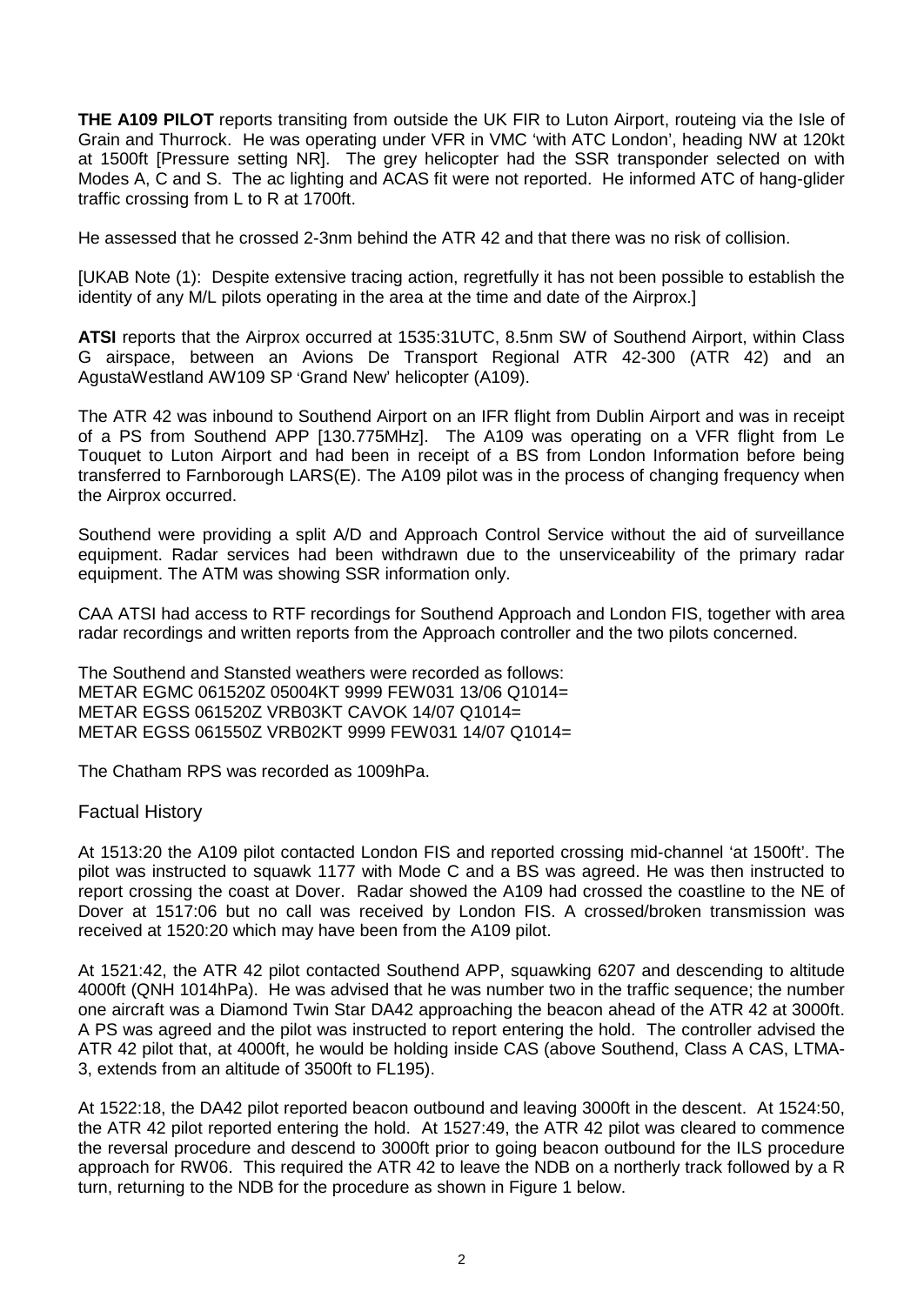

Figure 1 – extract from UK AIP page AD2-EGMC-8-1 dated 8 Mar 12

At 1532:20, as the ATR 42 crossed the beacon to go outbound, the A109 was shown tracking NW at 1500ft, 8.8nm to the SSW of the ATR 42. At 1532:42, London FIS instructed the A109 pilot to squawk 7000 and free-call Farnborough Radar on frequency 123.225MHz.

At 1533:29, the ATR 42 was outbound and level at 1500ft in accordance with the procedure, with the A109 in the ATR 42's 10 o'clock position at a range of 5.7nm and altitude 1500ft. The Southend controller's written report indicated that unknown traffic [the subject A109] squawking 1177 (a London FIS squawk) was observed on the ATM to be tracking towards the final approach area for RW06.

At 1533:35 Southend contacted London FIS in order to ask for the aircraft to be transferred to Southend APP. At the same time the A109 squawk changed to 7000 and London FIS reported that the A109 pilot had just changed frequency to Farnborough Radar. Farnborough reported that the A109 had not yet contacted them.

At 1533:39, the Southend controller passed limited TI, *"*[ATR 42 C/S] *there is er traffic er just observed on er the ATM only tracking northwest bound er to cross the final approach shortly at one thousand five hundred feet."*. This was acknowledged by the ATR 42 pilot. Radar showed the two ac converging at a range of 5.2nm.

At 1534:33, the controller updated the TI, *"*[ATR 42 C/S] *that previously mentioned er traffic believe will pass eight miles er to the southwest of the field northwest bound.".* The pilot replied, *"Roger thanks* [ATR 42 C/S]*".* The range between the aircraft was 3.2nm.

At 1534:42 the area radar recording showed the A109 squawking 7000, 2.7nm S of the ATR 42 squawking 6207 (see figure 2 below). Also shown was another slow moving primary contact (P1) in the ATR 42's 12 o'clock position at a range of 2.5nm tracking SE together with an intermittent second primary contact (P2) tracking NW, 2.6nm SW of the ATR 42. Contact P2 faded from radar.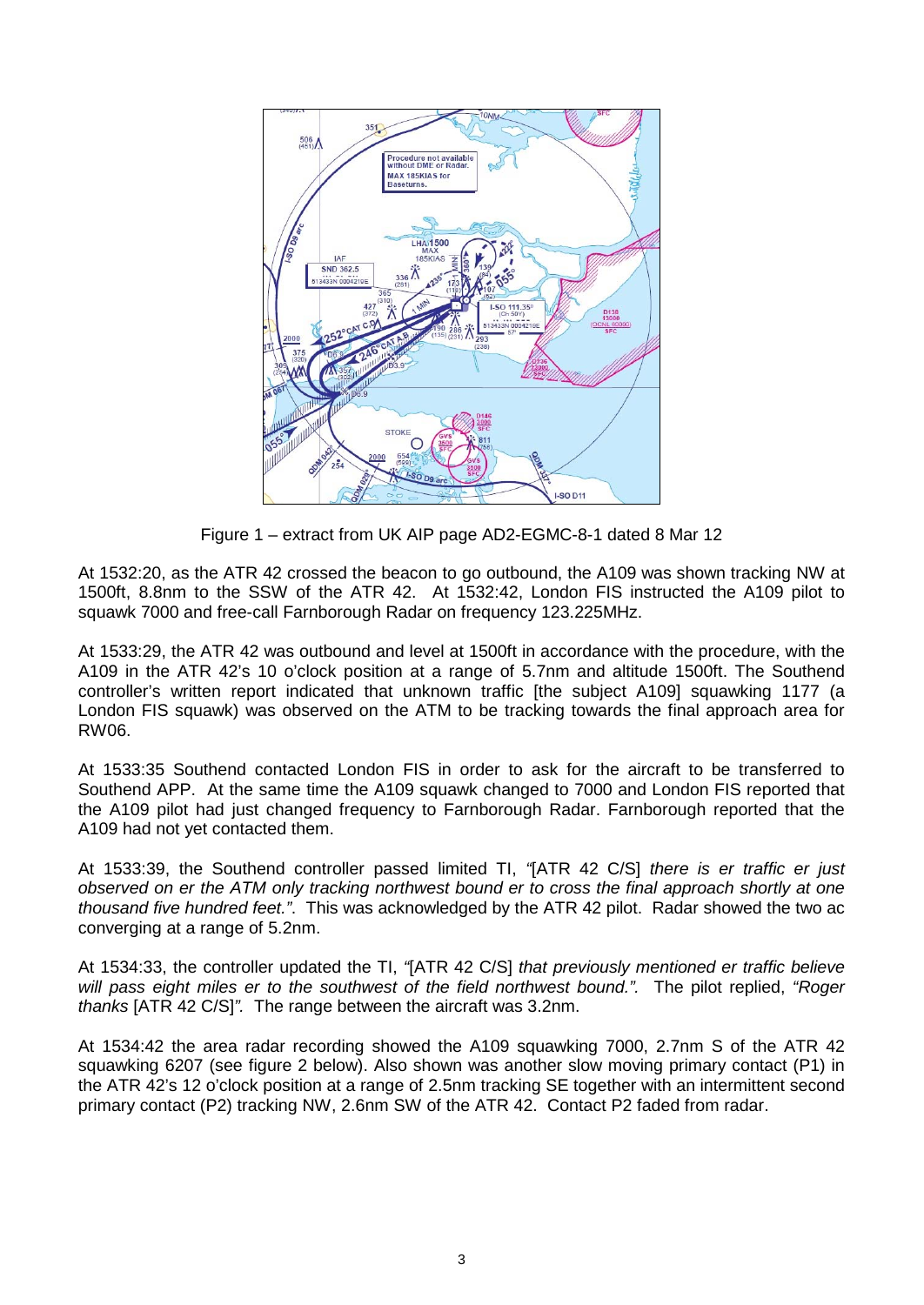

Figure 2 – area radar at 1534:42

At 1535:10, the A109 was in the ATR 42's 10 o'clock position at a range of 1.5nm and the controller asked, "[ATR 42 C/S] *are you visual with that traffic believed maybe on your left hand side."* The ATR 42 pilot responded, *"Affirm* [ATR 42 C/S]*"* and the controller replied, *"Sorry was that affirm?"* The ATR 42 pilot confirmed, *"Visual with the traffic* [ATR 42 C/S]". The other unknown primary contact (P1) was in the ATR 42's 12 o'clock position at a range of 0.9nm. At this point the ATR 42 was shown to commence the LH base turn (see Figure 3).



Figure 3 – area radar at 1535:10

At 1535:20, the ATR 42 was in a L turn with the unknown primary contact (P1) 0.4nm SW and the A109 1nm S. As the primary radar was out of service, the Southend ATM would only have shown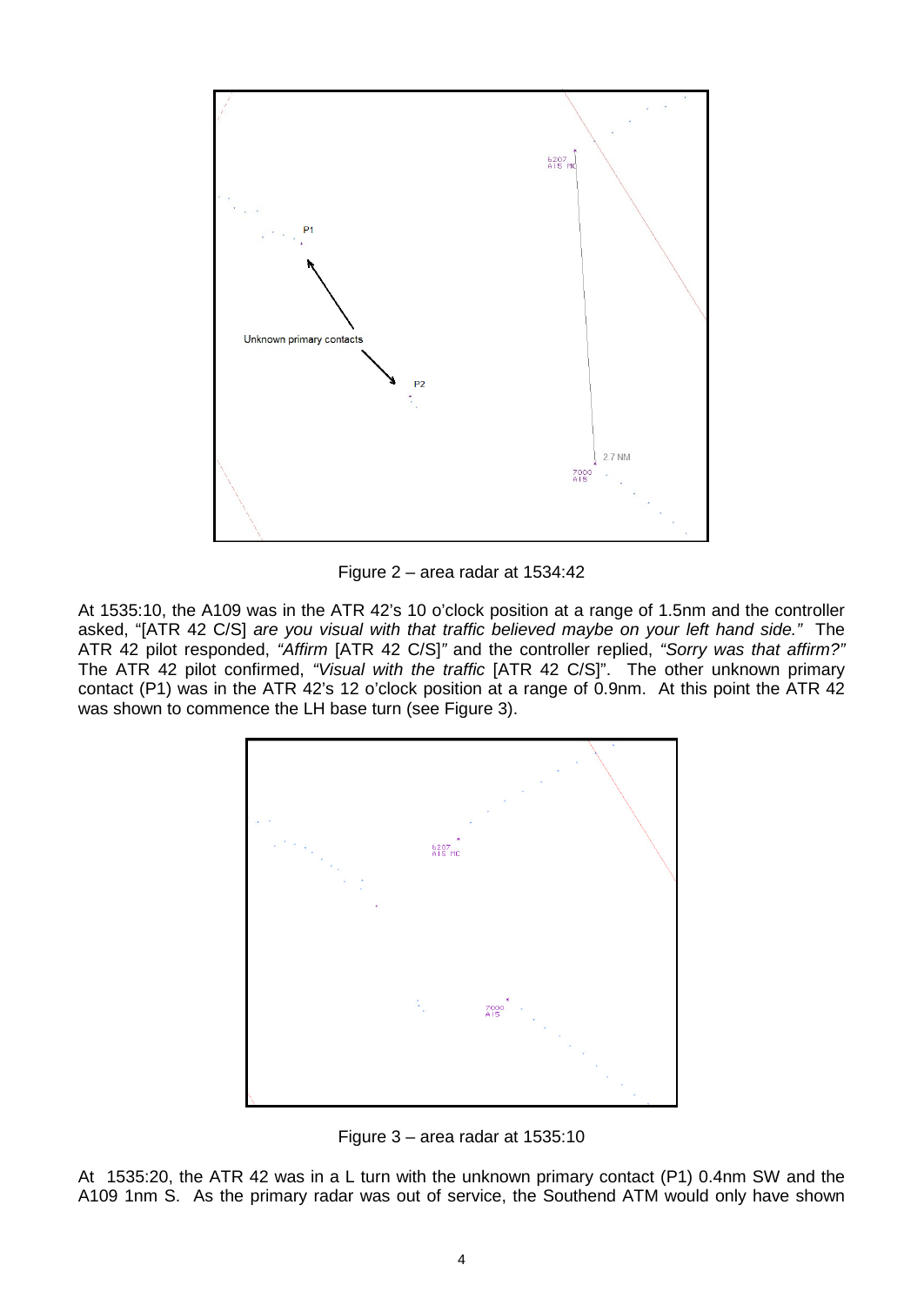the two SSR returns and not the two primary contacts. It was not clear which aircraft the ATR 42 pilot had reported in sight.

At 1535:29, the unknown primary contact (P1) is shown 0.5nm W of the ATR 42 and turning away. The A109 is 0.5nm S of the ATR 42 at the same level. The ATR 42 continued in the L turn and at 1535:31 (CPA), the A109, at 1600ft, was shown passing 0.2nm SW of the ATR 42 at 1500ft (see Figure 4).



Figure 4 – area radar at 1535:31

The ATR 42 pilot's written report indicated that, as the ATR 42 turned in from the outbound leg, the helicopter was sighted and they immediately received a TCAS RA.

At 1535:57, Farnborough radar contacted Southend and advised that the A109 pilot had just called them. In response the Southend controller reported that the ATR 42 pilot had sighted the A109 and that Farnborough could retain the A109 on their frequency.

At 1536:45, the ATR 42 pilot reported localiser established.

The ATR 42 pilot subsequently reported to ATC that he had sighted two ac tracking NW. The area radar showed that the two ac were the A109 and the primary contact P2, which had faded from radar.

# Analysis

The ATR 42 pilot was in receipt of a PS from Southend APP. CAP774 (UK Flight Information Services), Chapter 5, paragraph 1, states:

'A Procedural Service is an ATS where, in addition to the provisions of a Basic Service, the controller provides restrictions, instructions, and approach clearances, which if complied with, shall achieve deconfliction minima against other aircraft participating in the Procedural Service. Neither traffic information nor deconfliction advice can be passed with respect to unknown traffic.

A Procedural Service does not require information derived from an ATS surveillance system. Therefore, due to the ability for autonomous flight in Class F/G airspace, pilots in receipt of a Procedural Service should be aware of the high likelihood of encountering conflicting traffic without warnings being provided by ATC.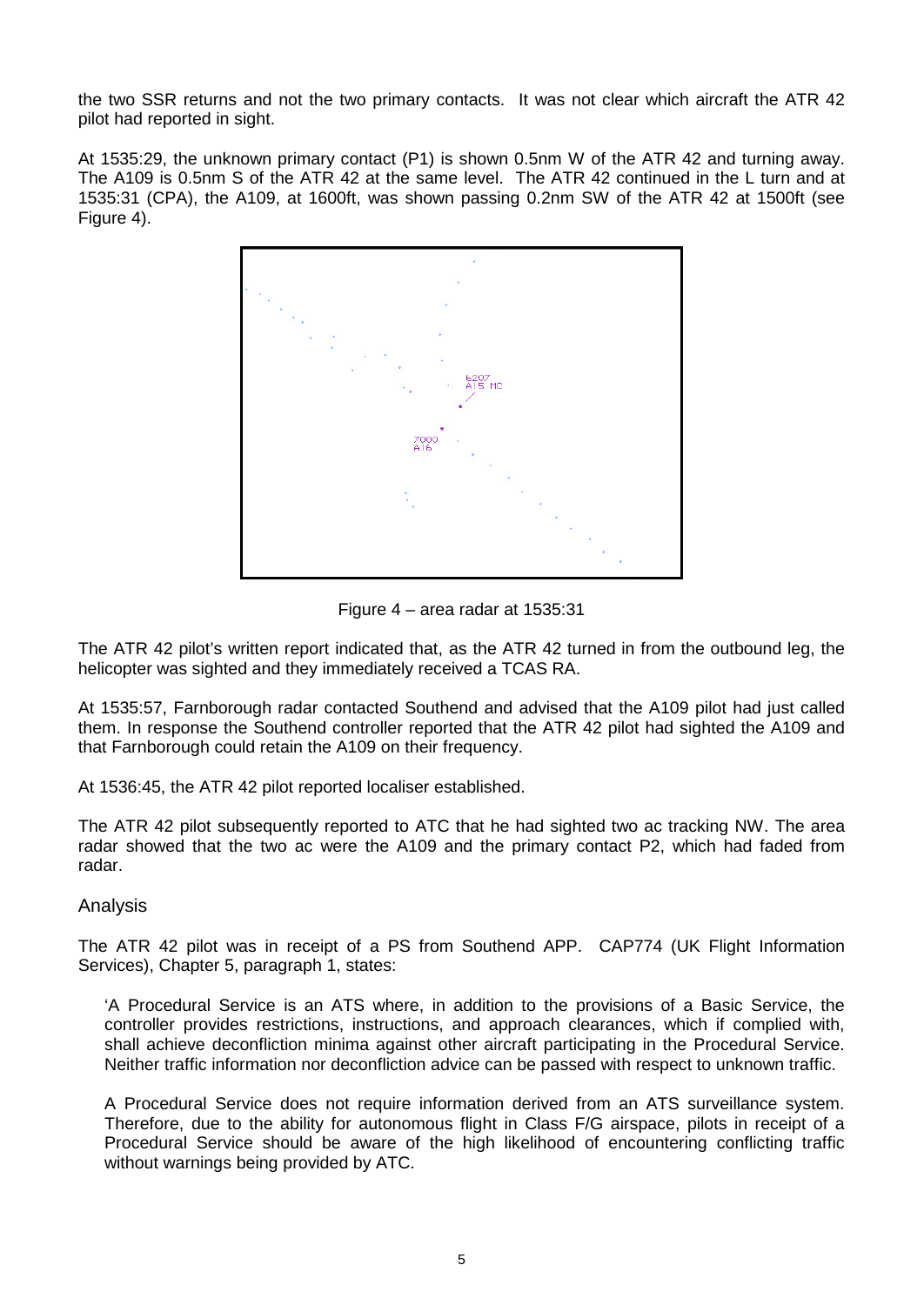Pilots flying in the vicinity of aerodromes, ATS routes, or navigational aids where it is known that a Procedural Service is provided, are strongly encouraged to attempt to establish RTF contact with the notified ATS provider.'

The A109 pilot was between frequencies and not in receipt of an ATS in the period prior to the Airprox. Using the limited radar derived information provided by the ATM, the Southend controller became aware of the presence of a threat. The controller discharged his duty of care by passing a warning and limited information on the unknown traffic [the subject A109] until the ATR 42 pilot reported that he had an aircraft in sight.

The ATM only showed SSR data due to the primary radar being out of service. The Southend controller was therefore not aware of the other primary contacts. It was not clear which aircraft the ATR 42 pilot first sighted. As the ATR 42 pilot started the L turn the primary contact P1 was in his 12 o'clock position at a range of 0.9nm. The ATR 42 pilot's written report subsequently indicated the sighting of two ac tracking NW. It was believed that one of these was the A109 and the other may have been the primary contact P2, which was tracking NW before it faded from the area radar recordings. The ATR 42 pilot indicated receiving a TCAS RA at the same time as sighting a helicopter, believed to be the subject A109.

CAP774, Chapter 1, Page1, Paragraph 2, states:

'Within Class F and G airspace, regardless of the service being provided, pilots are ultimately responsible for collision avoidance and terrain clearance, and they should consider service provision to be constrained by the unpredictable nature of this environment.'

#### **Conclusions**

The Airprox occurred when the ATR 42 pilot, in receipt of a PS, and the A109 pilot, who was not in receipt of an ATS, flew into close proximity with each other whilst operating in Class G uncontrolled airspace to the SW of Southend Airport.

The Southend controller passed a warning and limited TI to the ATR 42 pilot, which probably alerted him to the presence of unknown traffic in the vicinity.

**NATS SAFETY INVESTIGATIONS** kindly provided a TCAS performance assessment using the InCAS simulation tool and Eurocontrol's Automatic Safety Monitoring Tool (ASMT).

Eurocontrol's automatic safety monitoring tool (ASMT) recorded (via Mode S downlink) a single RA relating to this encounter, a '*descend'* issued to the ATR 42 pilot within the 4 seconds prior to 15:35:18. The encounter was simulated in InCAS using the 25ft altitude reports available from the A109 Mode S. The simulated RA time of 15:35:14 is within the 4 second window that the actual RA would have been issued, based on the time the downlinked message was received by the radars. This suggests a good correlation between the simulation and the actual incident.

The A109 was known to be Mode S equipped because the Mode S address of the transponder corresponding to [the A109 registration] was included in the RA downlink message. Setting the A109 to be TCAS-II equipped in the simulation causes it to receive a '*climb'* RA at the same time as the ATR 42 receives a '*descend'* RA. As no downlinked RA data was received from the A109 it may be assumed that this aircraft was not TCAS-II equipped.

The Mode C data suggest that the ATR 42 pilot took no action in response to the RA. The A109 Mode C changes between 1525 and 1550 during the period when it is in approximately level flight. The InCAS simulation produces a smoothed trajectory based on these data, the effect of which is shown in the figure below. A different interpolation would not change the RA time or type.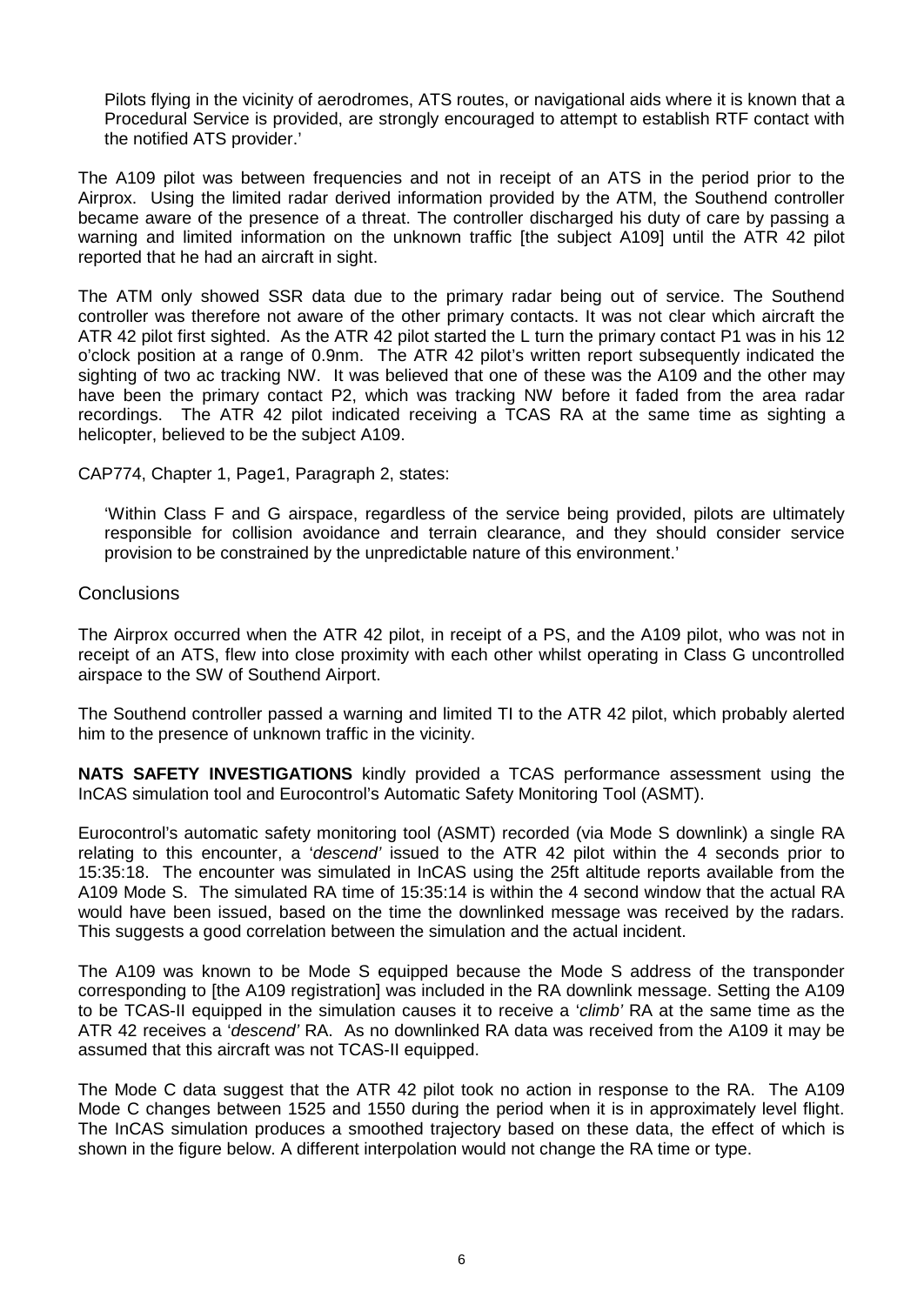

Encounter Diagram Based on Heathrow Single Source Radar Data

Note that the small upturn in the vertical trajectory of the ATR 42 prior to descent is an artefact of the interpolation of radar data applied by the simulation; the Mode C data do not show a climb, only a descent.

| <b>Alert Time</b> | <b>Alert Description</b> | Altitude (FL) | <b>Intruder Range (Nm)</b> | <b>Vertical Sep. (ft)</b> |
|-------------------|--------------------------|---------------|----------------------------|---------------------------|
| 15:35:08          | <b>TRAFFIC ALERT</b>     | 15            | 1.45                       | 50                        |
| 15:35:14          | <b>DESCEND</b>           | 15            | 1.05                       | 33                        |
| 15:35:33          | <b>CLEAR OF CONFLICT</b> | 15            | 0.37                       | 50                        |



Encounter Diagram Showing The Aircraft Positions at the time of the RA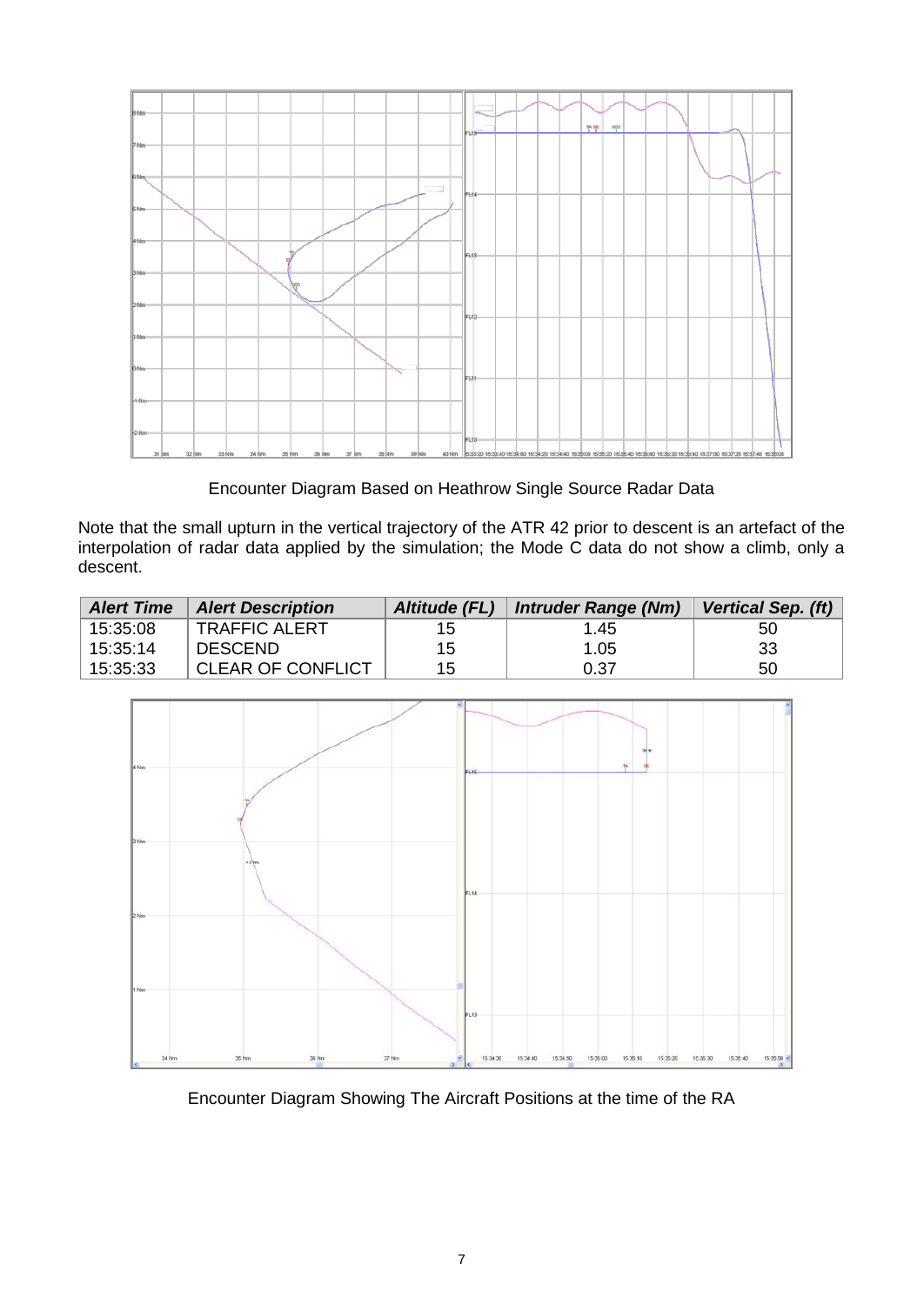### **PART B: SUMMARY OF THE BOARD'S DISCUSSIONS**

Information available included reports from the pilots of both ac, transcripts of the relevant RT frequencies, radar photographs/video recordings, an ATC Unit investigation report from Southend ATC and reports from the appropriate ATC authorities.

[Post-Meeting Note: Although the Southend primary radar had been declared out of service due to poor radar performance it was still on and providing 'patchy primary returns'. The NATS feed from Debden, which included processed primary radar, was being displayed on the ATM but the Debden primary returns were only displayed when associated with a secondary return. The controller's original report stated ATM was displaying an SSR feed and ATSI's subsequent discussion with Southend indicated that the ATM showed only SSR labels. However, it may have been the case that primary radar returns from the malfunctioning Southend radar were also displayed on the ATM. Nevertheless, it was apparent during further discussion with the controller that he had used the observed SSR returns to form the basis of his traffic warnings and did not recall observing any PSR returns.

The controller was not radar qualified and, notwithstanding the MATS Part 1 requirement that an ATM 'must not be used as an ATS surveillance system to provide an Approach Radar Service' the controller used the limited available information to provide a warning to the ATR 42 pilot.]

Members first considered the actions of Southend APP and his use of the ATM. It was confirmed that primary surveillance was temporarily U/S and that Southend did not have regulatory approval to use SSR only. In these circumstances the highest level of service available was a PS. Members questioned the rationale behind not allowing Southend to use SSR-only information. The CAA SRG Advisor pointed out that there is a process for ANSPs to apply for approval to use SSR-only data; this process and the subsequent approval are required before allowing use of SSR-only data in order to ensure its proper use by suitably qualified personnel. The ad-hoc use of SSR data could result in non-qualified or inexperienced personnel using the facility as if it were a radar, with a consequent increase in risk. Whilst this was clear, Members agreed that limiting service provision to a PS was not making the best use of available resources. Controller Members with experience of developing safety cases for regulatory approval of SSR-only surveillance reported that it could be an extended process that consumed significant resource with no guarantee of success. Since there were also implications for ac operators when they are unable to mitigate the risks of flying in Class G airspace by using radar-derived ATS, Members questioned whether regulations could be framed to facilitate the use of SSR-only data for the provision of ATSOCAS in the strictly limited circumstances of a temporary loss of primary surveillance. Members therefore recommended that the CAA review the regulations, processes and approvals encompassing the provision and use of SSR-only data when primary radar data is temporarily unavailable. Returning to the specific circumstances of this Airprox, the Board noted that the Southend APP provided multiple traffic warnings to the ATR 42 pilot based on his observation of the ATM and sought to have the A109 transferred to his frequency. His proactive, conscientious and professional balance between the provisions of a PS and making the best use of available resources was commended by the Board.

Members then turned to the actions of the pilots. It was apparent from the pilot reports and the radar and TCAS simulation data that there was a degree of confusion over the chronology of events. The ATR 42 crew received generic traffic warnings referenced to the airfield and the final approach track before being asked specifically if they were visual with traffic on their L. The crew answered that they were 'visual with traffic'. Given the subsequent flight path of the ATR 42, the Board surmised that the traffic in sight was the primary only contact 0.9nm ahead. It is reasonable to assume that the A109 would have been displayed on the ATR 42's TCAS before the TA and the ATR 42 crew were correct in not manoeuvring on the basis of the azimuth display or on the generation of a TA. It did appear, however, that the ATR 42 crew erroneously correlated the traffic warning and their TCAS TA indications with the primary only contact they had seen on their nose and continued their 'high bank turn to the left' in the belief that they already had the conflicting traffic in sight and that the L turn would resolve the conflict. The TCAS RA occurred 6sec after the TA, some 17sec before CPA and 19sec before 'clear of conflict'. The ATR 42 pilot reports the PF initially followed the RA by